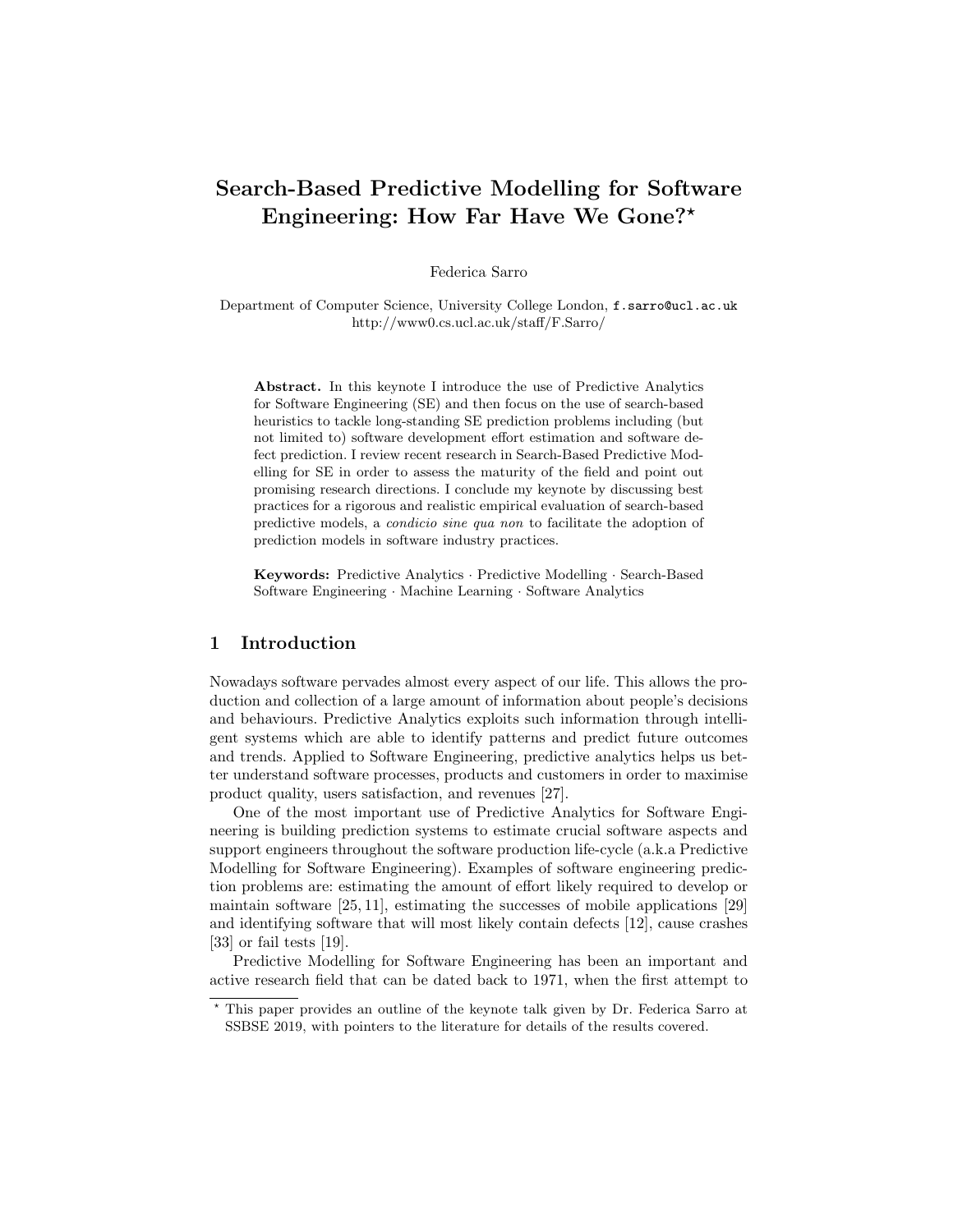## 2 F. Sarro

estimate the number of software defects was made [18]. Since then, predictive systems of various nature have been proposed ranging from statistical models and analogy-based techniques to machine learning and search-based methods. In particular, over the past 10 years, search-based prediction systems have been specifically devised to tackle long-standing software engineering prediction problems such as software development effort, defect proneness, maintainability and change proneness [14, 21]. These systems are either stand-alone systems able to build optimal prediction models [6, 10, 25] or ones that are used in combination with other (usually machine learning-based) estimators  $[3-5, 20, 24]$ . A variety of meta-heuristics based on both local and global search techniques (e.g., Simulated Annealing, Tabu Search, Genetic Algorithm, Genetic Programming) has been used, with the latter being definitively the most studied [8, 21, 26] and with Multi-Objective Evolutionary Algorithm usually resulting in the most effective approach for different prediction tasks (see e.g. [2, 25]).

In this keynote I explain how to use search-based heuristics to tackle software engineering prediction problems. I also highlight their strengths and weaknesses with respect to more traditional statistical or machine learning-based estimators. Some of these are the possibility to use one or multiple desired measures as a fitness function to evolve optimal prediction models [2, 7, 25, 28] and the need of scalable solutions [9, 23]. I review the most promising results in this field and also envisage novel applications of search-based heuristics to predictive modelling for SE; this includes using them to analyse interesting trade-offs (e.g. models' predictive quality vs. interpretability) and to test machine learning-based predictors, both of which are challenges currently faced by the wider SE community. I conclude my keynote by discussing best practices for a rigorous  $[1, 16, 22, 30, 31]$ and realistic [13, 15, 17, 32] empirical assessment and evaluation of search-based predictive models, which is a condicio sine qua non to grow this field and to facilitate the adoption of prediction models in software industry practices.

## References

- 1. Arcuri, A., Briand, L.C.: A hitchhiker's guide to statistical tests for assessing randomized algorithms in software engineering. STVR 24(3), 219–250 (2014)
- 2. Canfora, G., De Lucia, A., Di Penta, M., Oliveto, R., Panichella, A., Panichella, S.: Multi-objective cross-project defect prediction. In: Procs. of the IEEE 6th International Conference on Software Testing, Verification and Validation. pp. 252–261. ICST'13 (2013). https://doi.org/10.1109/ICST.2013.38
- 3. Corazza, A., Di Martino, S., Ferrucci, F., Gravino, C., Sarro, F., Mendes, E.: How effective is tabu search to configure support vector regression for effort estimation? In: Proc. of the International Conference on Predictive Models in Software Engineering. pp. 4:1–4:10. PROMISE'10 (2010). https://doi.org/10.1145/1868328.1868335
- 4. Corazza, A., Di Martino, S., Ferrucci, F., Gravino, C., Sarro, F., Mendes, E.: Using tabu search to configure support vector regression for effort estimation. Empirical Software Engineering 18(3), 506–546 (2013). https://doi.org/10.1007/s10664-011- 9187-3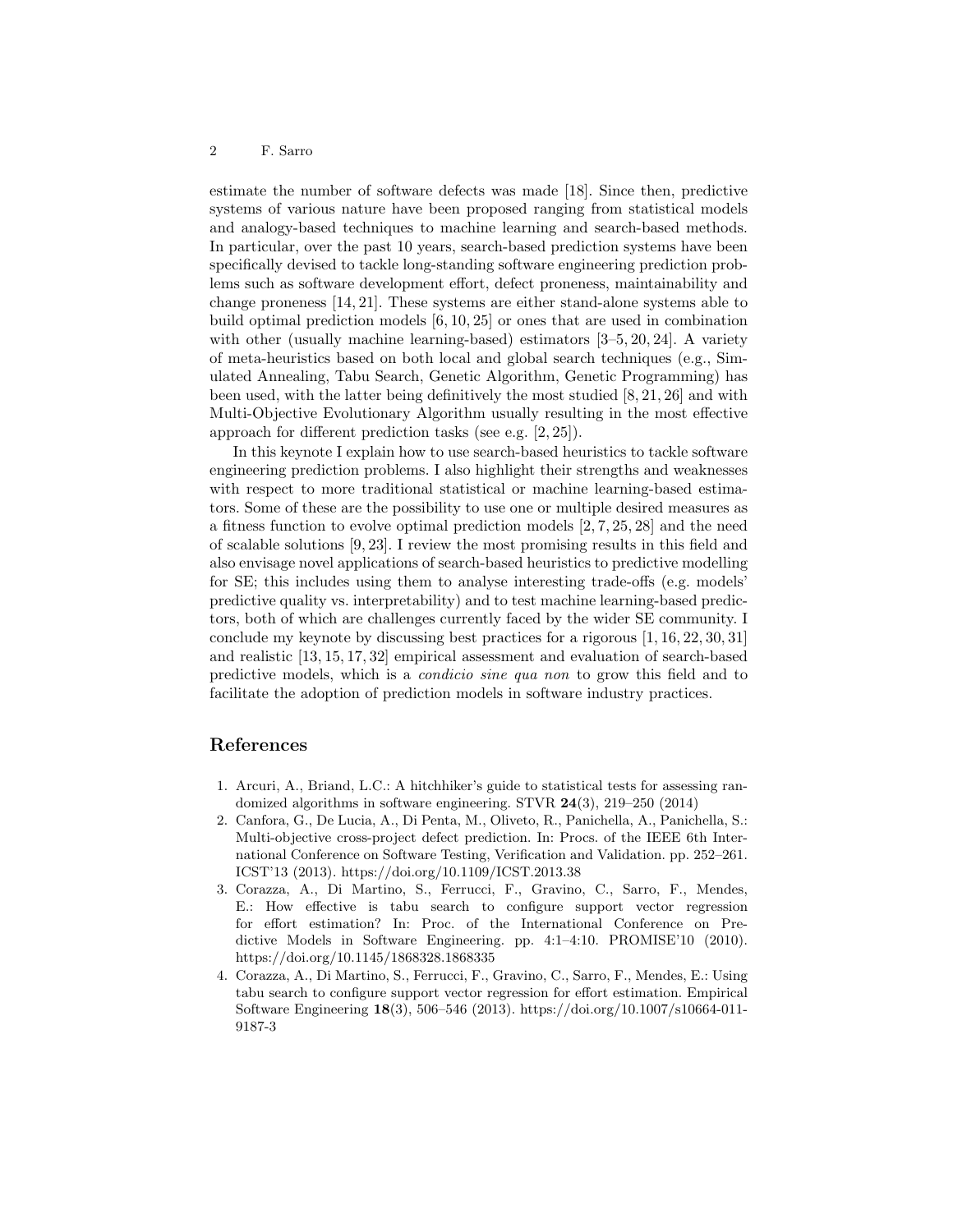- 5. Di Martino, S., Ferrucci, F., Gravino, C., Sarro, F.: A genetic algorithm to configure support vector machines for predicting fault-prone components. In: Product-Focused Software Process Improvement. pp. 247–261. Springer (2011). https://doi.org/10.1007/978-3-642-21843-9 20
- 6. Ferrucci, F., Gravino, C., Oliveto, R., Sarro, F.: Using tabu search to estimate software development effort. In: Proc. of the International Workshop on Software Measurement. pp. 307–320. MENSURA'09, LNCS 5891, Springer (2009). https://doi.org/10.1007/978-3-642-05415-0 22
- 7. Ferrucci, F., Gravino, C., Oliveto, R., Sarro, F.: Genetic programming for effort estimation: An analysis of the impact of different fitness functions. In: Proc. of the 2nd International Symposium on Search Based Software Engineering. pp. 89–98. SSBSE'10 (2010). https://doi.org/10.1109/SSBSE.2010.20
- 8. Ferrucci, F., Harman, M., Sarro, F.: Search-based software project management. In: Software Project Management in a Changing World, pp. 373–399. Springer (2014)
- 9. Ferrucci, F., Salza, P., Sarro, F.: Using hadoop mapreduce for parallel genetic algorithms: A comparison of the global, grid and island models. Evolutionary Computation pp. 1–33 (2017). https://doi.org/10.1162/evco a 00213
- 10. Ferrucci, F., Gravino, C., Oliveto, R., Sarro, F., Mendes, E.: Investigating tabu search for web effort estimation. In: Procs. of EUROMICRO Conference on Software Engineering and Advanced Applications. pp. 350–357. SEAA'10 (2010)
- 11. Ferrucci, F., Mendes, E., Sarro, F.: Web effort estimation: The value of crosscompany data set compared to single-company data set. In: Proceedings of the 8th International Conference on Predictive Models in Software Engineering. pp. 29–38. ACM (2012)
- 12. Hall, T., Beecham, S., Bowes, D., Gray, D., Counsell, S.: A systematic literature review on fault prediction performance in software engineering. IEEE Trans. Softw. Eng. 38(6), 1276–1304 (2012). https://doi.org/10.1109/TSE.2011.103
- 13. Harman, M., Islam, S., Jia, Y., Minku, L.L., Sarro, F., Srivisut, K.: Less is more: Temporal fault predictive performance over multiple hadoop releases. In: Procs. of the International Symposium on Search-Based Software Engineering (SSBSE'14). pp. 240–246. Springer (2014). https://doi.org/10.1007/978-3-319-09940-8 19
- 14. Harman, M.: The relationship between search based software engineering and predictive modeling. In: Procs. of the 6th International Conference on Predictive Models in Software Engineering. pp. 1:1–1:13. PROMISE'10 (2010). https://doi.org/10.1145/1868328.1868330
- 15. Jimenez, M., Rwemalika, R., Papadakis, M., Sarro, F., Le Traon, Y., Harman, M.: The importance of accounting for real-world labelling when predicting software vulnerabilities. In: Procs. of the 27th ACM SIGSOFT International Symposium on the Foundations of Software Engineering. ESEC/FSE'19 (2019)
- 16. Langdon, W.B., Dolado, J.J., Sarro, F., Harman, M.: Exact mean absolute error of baseline predictor, MARP0. Inf. Softw. Technol. 73, 16–18 (2016). https://doi.org/10.1016/j.infsof.2016.01.003
- 17. Lanza, M., Mocci, A., Ponzanelli, L.: The tragedy of defect prediction, prince of empirical software engineering research. IEEE Software 33(6), 102–105 (2016). https://doi.org/10.1109/MS.2016.156
- 18. Menzies, T., Zimmermann, T.: Software analytics: So what? IEEE Software 30(4), 31–37 (2013). https://doi.org/10.1109/MS.2013.86
- 19. Najafi, A., Rigby, P., Shang, W.: Bisecting commits and modeling commit risk during testing. In: Procs. of the 27th ACM SIGSOFT International Symposium on the Foundations of Software Engineering. ESEC/FSE'19 (2019)